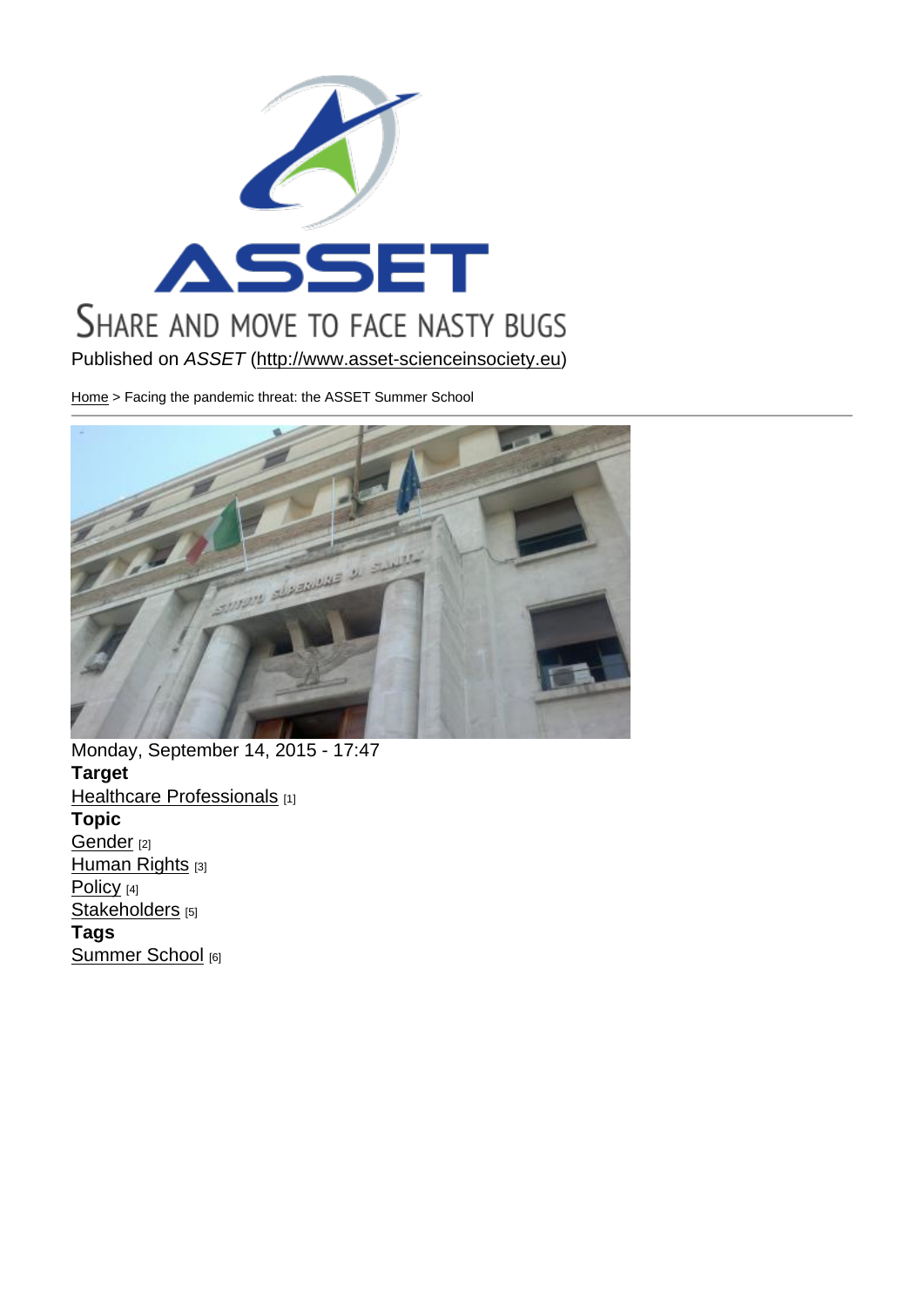Infectious diseases not only impact on people?s health conditions, but also on several socio-economic aspects. Facing epidemics and pandemics is thus a major challenge for both science and society, a challenge that requires a multidisciplinary approach. Within this context, the first ASSET Summer School [7] will be held in Rome, on September 21-24, at the Italian National Institute of Health (ISS).

[This workshop w](http://www.asset-scienceinsociety.eu/events/summer-school-science-society-related-issues-pandemics)as conceived to fit the interests of professionals with a background education and a working experience in different fields related to infectious diseases outbreaks ? like medicine, philosophy, social science, health economics and communication. Participants were selected based on evaluation of CVs and motivation letters, and will follow an intense series of lectures, group work exercises and case studies. The daily programme will run from 9 am to 5 pm and the lessons will be given by lectures from prominent international experts on several topics, ranging from crisis management to issues related to social and health inequalities, and participate to group work exercises and case studies.

ASSET is a project funded by the European Commission, which combines a multidisciplinary set of expertise in order to address effectively scientific and societal challenges raised by pandemics and associated crisis management.

The ASSET Summer School aims at establishing an interactive learning space for researchers and practitioners, in order to share and exchange knowledge related to epidemics and pandemics. Lecturers will discuss the ethical, legal and societal implications of pandemics, the unsolved scientific questions about them, the main problems about outbreaks governance and gender-related issues.

Engagement, gender equity, science education, open access, ethics and governance are thus the keywords of the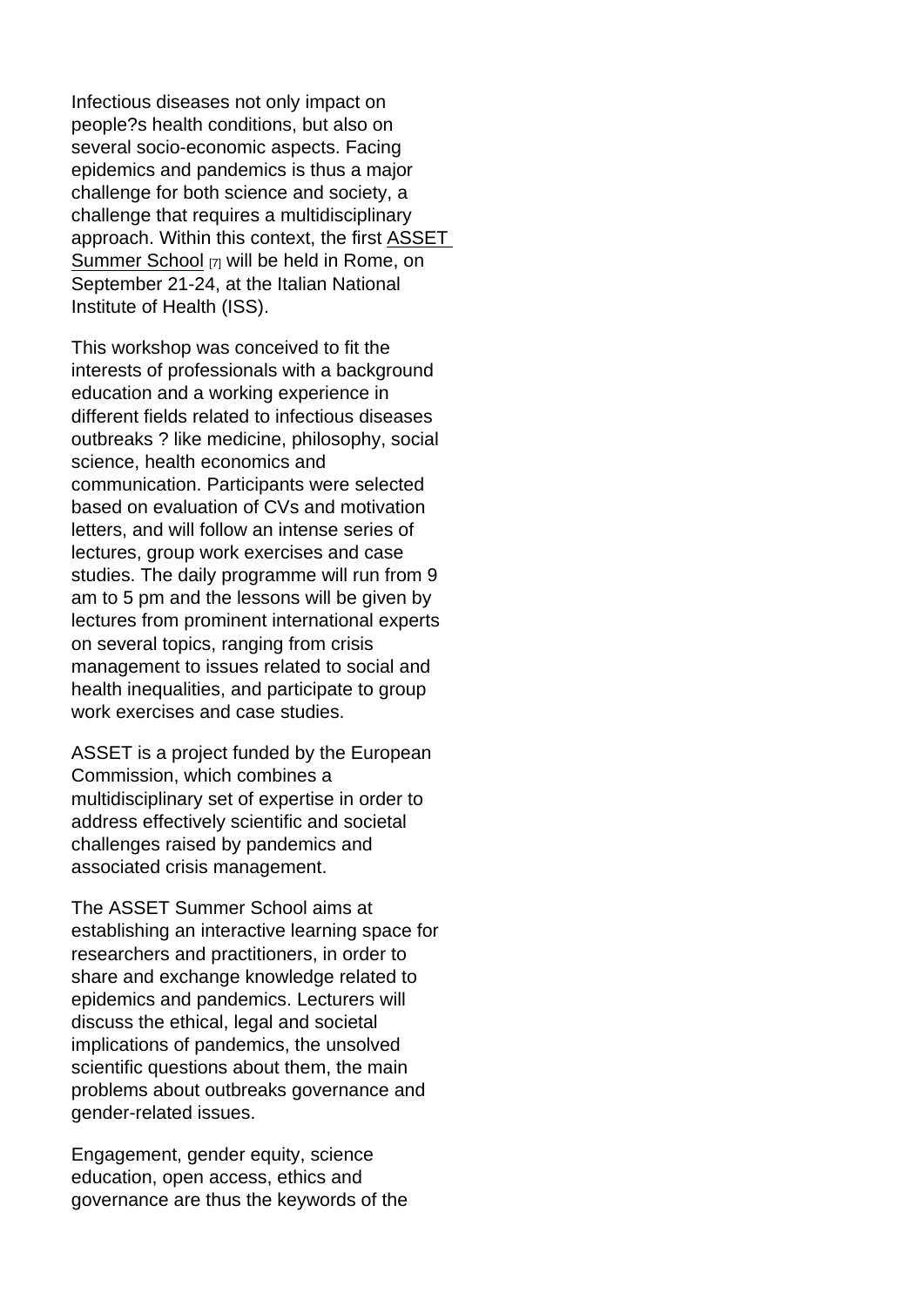event, which falls within the main action plan launched in 2001 by the European Commission, with the aim to foster public engagement and a sustained two-way dialogue between science and civil society.

The event is organized by the National Centre for Epidemiological Surveillance and Health Promotion (CNESPS) and will be held at the National Institute of Health, Via Giano della Bella 34, Rome.

For further information:

Eva C. Appelgren

Phone +39-6-49904013

Fax +39-6-49904110

Email eva.appelgren@iss.it [8]

## **Newsletters**

Select the newsletter(s) to which you want to subscribe or unsubscribe.

News from Asset project Responsible Research and Innovation Newsletter Asset PPRB

E-mail \*

## **Contacts**

Facebook

**Twitter** 

YouTube

**LinkedIn** 

**Contacts**